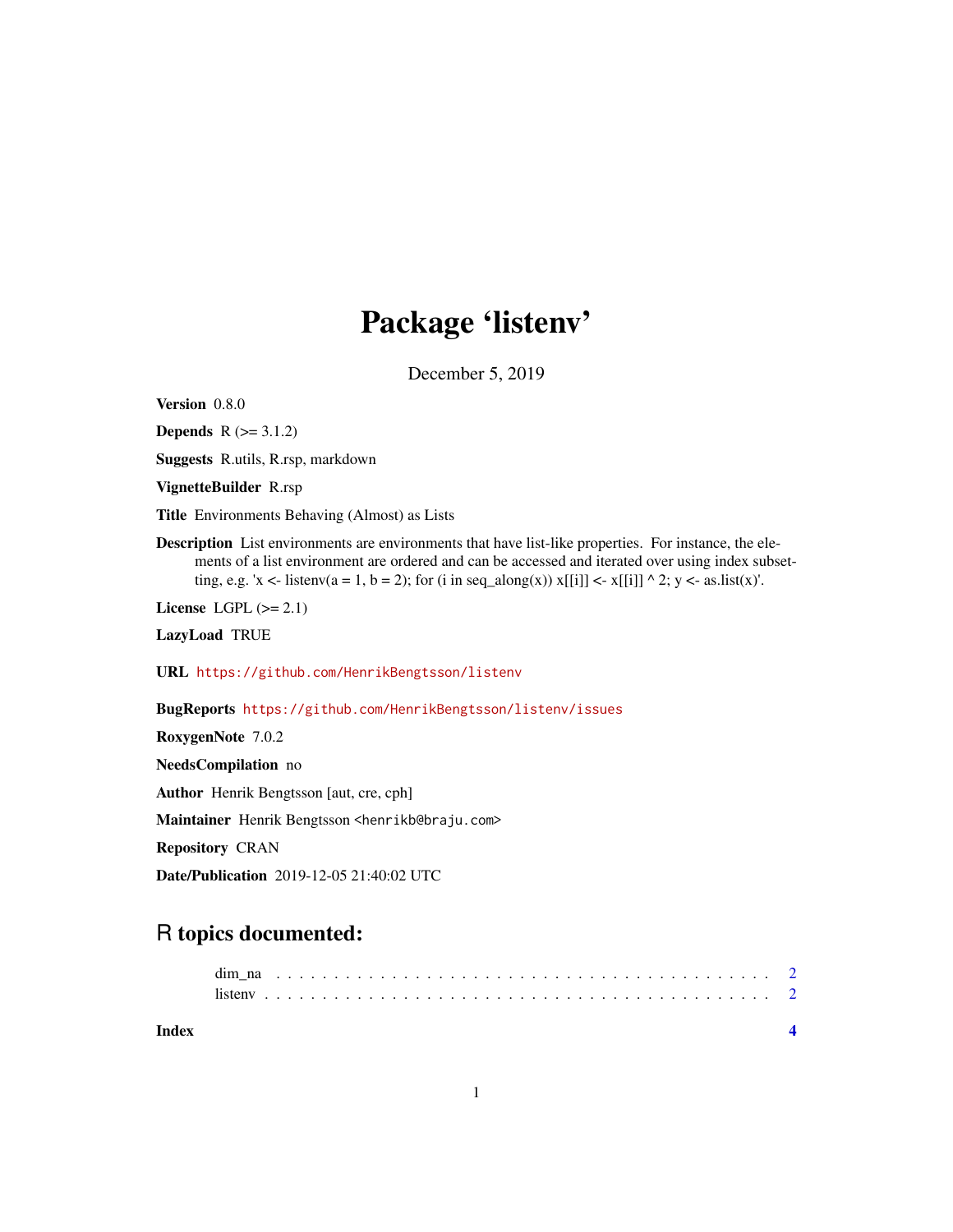<span id="page-1-0"></span>

#### Description

Set the dimension of an object

#### Usage

dim\_na(x) <- value

#### Arguments

| $\mathsf{x}$ | An R object, e.g. a list environment, a matrix, an array, or a data frame.                                                                                                         |
|--------------|------------------------------------------------------------------------------------------------------------------------------------------------------------------------------------|
| value        | A numeric vector coerced to integers. If one of the elements is missing, then its<br>value is inferred from the other elements (which must be non-missing) and the<br>length of x. |

#### Value

An object with the dimensions set, similar to what  $dim(x)$  <-value returns.

#### Examples

 $x \le -1:6$  $dim\_na(x) \leq c(2, NA)$  $print(dim(x))$  ## [1] 2 3

listenv *Create a list environment*

#### Description

Create a list environment

#### Usage

listenv(...)

```
as.listenv(...)
```
#### Arguments

... (optional) Named and/or unnamed objects to be assigned to the list environment.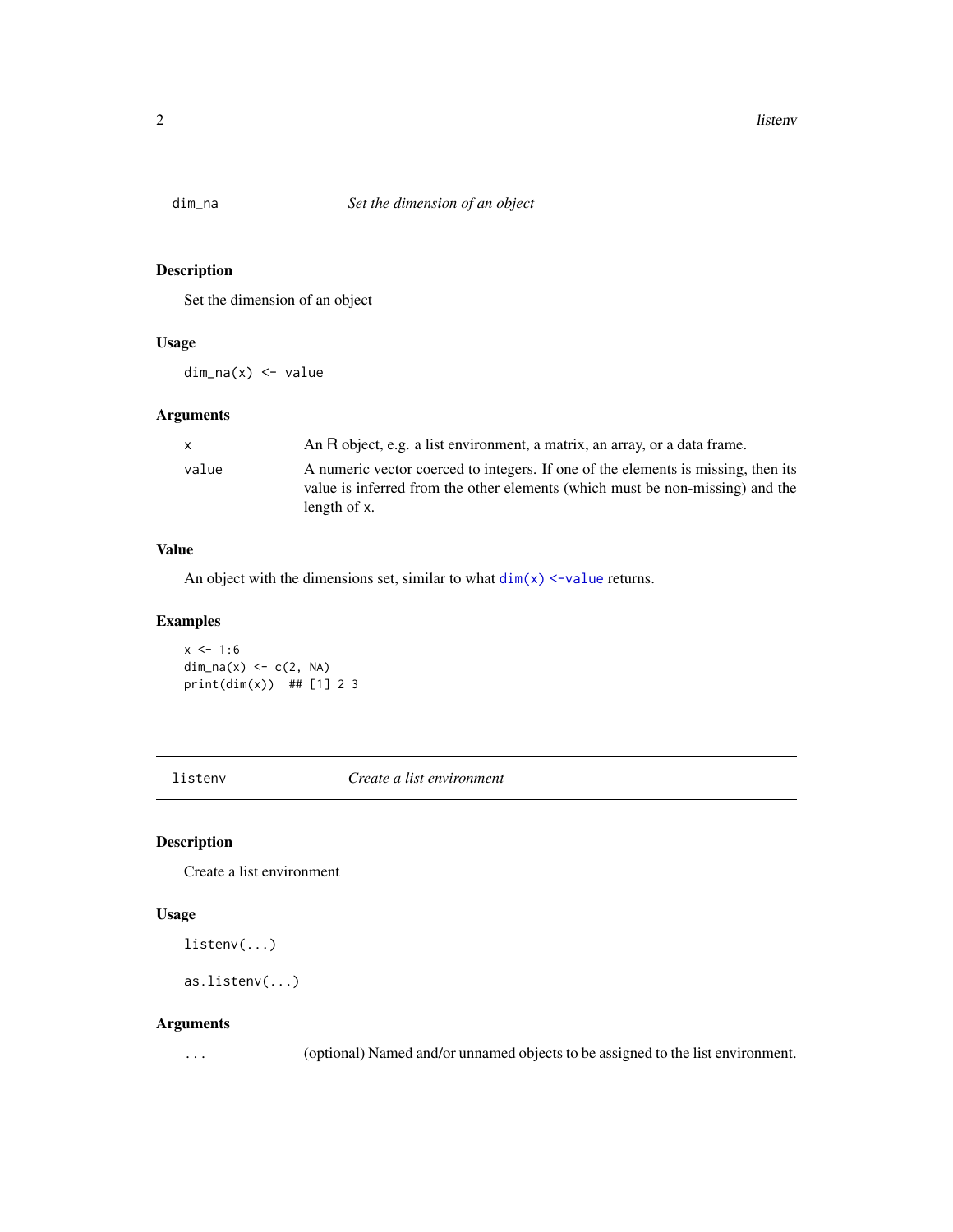#### listenv 3

#### Value

An environment of class listenv.

#### Examples

```
x \le - listenv(c = 2, a = 3, d = "hello")
print(names(x))
names(x)[2] <- "A"
x$b < -5:8y \leftarrow as.list(x)str(y)
z <- as.listenv(y)
```